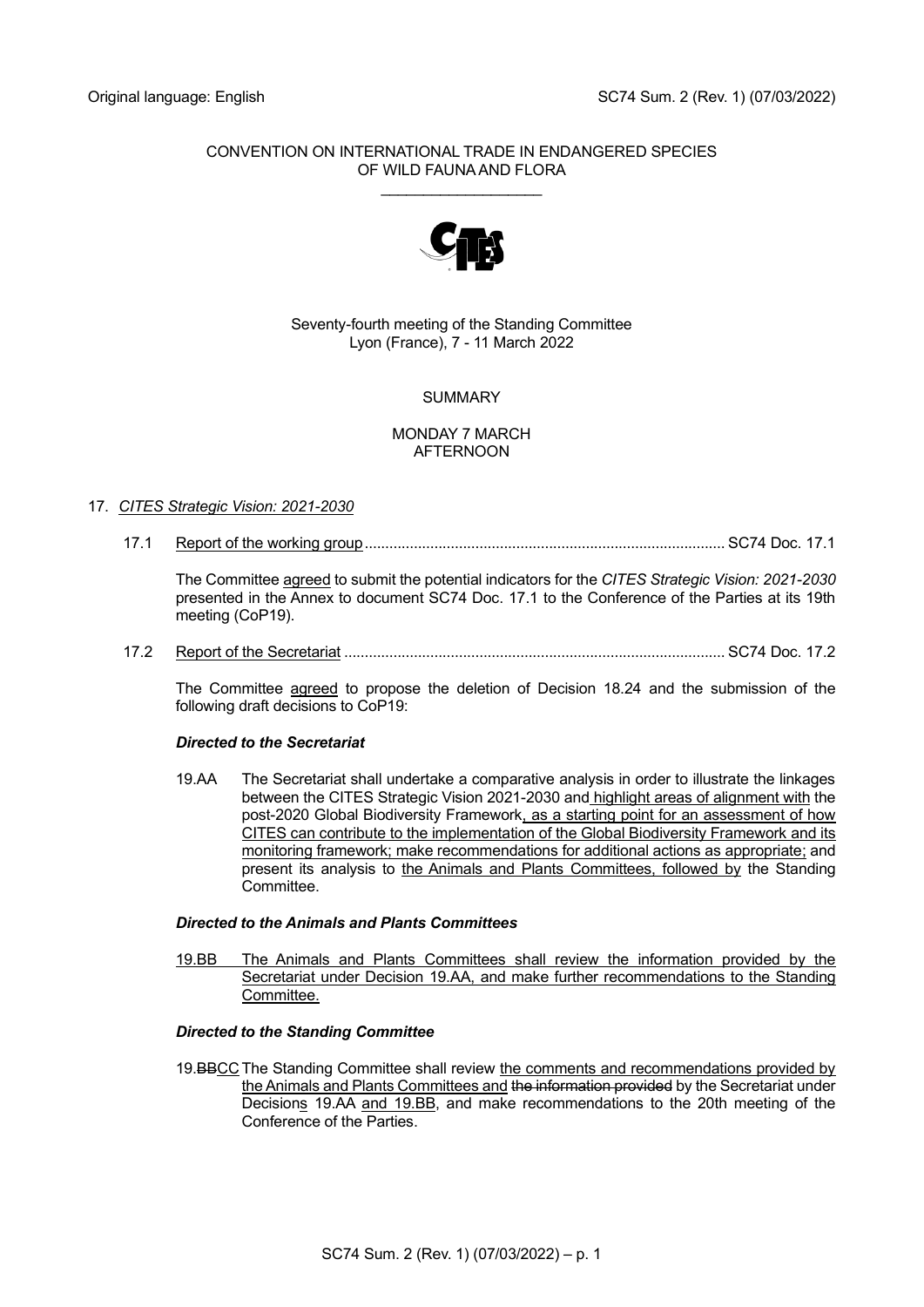| 23. Cooperation with other biodiversity-related Conventions: |         |
|--------------------------------------------------------------|---------|
| Report of the Secretariat                                    | :74 DOC |

The Committee noted the advice provided to the Secretariat on this area of work and the importance of synergies.

The Committee agreed to propose to the Conference of the Parties the deletion of Decisions 18.48 and 18.49 and the adoption of the draft decisions amended as follows:

#### *19.AA Directed to the Secretariat*

Subject to external funding, the Secretariat shall prepare for consideration by the Standing Committee a partnership strategy for the Parties, the Permanent Committees and the Secretariat to identify priorities for collaboration that specifically enhance the implementation of the Convention, as well as its effectiveness and efficiency, through strategic partnerships.

#### *19.BB Directed to the Standing Committee*

The Standing Committee shall review the draft partnership strategy developed by the Secretariat under Decision 19.AA and make recommendations for consideration at the 20th meeting of the Conference of Parties.

The Committee agreed to propose to CoP19 the renewal of Decisions 17.55 (Rev. CoP18) and 17.56 (Rev. CoP18) as follows.

#### *17.55 (Rev. CoP18) Directed to Parties*

Parties are encouraged to strengthen synergies among biodiversity multilateral environmental agreements at the national level by, among others, improving coordination and cooperation between national focal points and strengthening capacity-building activities.

#### 17.56 (Rev. CoP4819) Directed to the Standing Committee

The Standing Committee shall, with support of the Secretariat, explore options consistent with the CITES Strategic Vision to strengthen cooperation, collaboration and synergies at all relevant levels between CITES and the Strategic Plan for Biodiversity 2011-2020, its Aichi Targets and the post-2020 global biodiversity framework, taking into account the outcomes of the Second Consultation Workshop of Biodiversity-related Conventions on the Post-2020 Global Biodiversity Framework (Bern II), as appropriate, as well as the 2030 Agenda for Sustainable Development and its Sustainable Development Goals. This should involve the members of the Liaison Group of Biodiversity-related Conventions, and, as appropriate, engagement with other relevant organizations and processes, including processes under the Rio Conventions. The Standing Committee shall report on the implementation of this Decision at the 19th 20th meeting of the Conference of the Parties.

The Committee noted the Secretariat's suggestion that the Committee form an intersessional working group at its 76th meeting to advance the consideration of this matter.

24. Cooperation with the World Heritage Convention: Report of the Secretariat .............................................................................................................. SC74 Doc. 24

The Committee agreed to provide to the Secretariat the following recommendations on the draft Memorandum of Understanding (MoU) with the World Heritage Centre:

- a) Paragraph 4 2. a) should focus on cooperation on the conservation and sustainable use of species, in particular those species included in one of the CITES Appendices and occurring in World Heritage sites.
- b) The MoU should not presuppose the development of a workplan and the following edits should be made as a consequence: the insertion of "subject to available extrabudgetary funding on a voluntary basis" in paragraph 5 after "activities", the replacing of "shall" by "may" in paragraph 6. 3.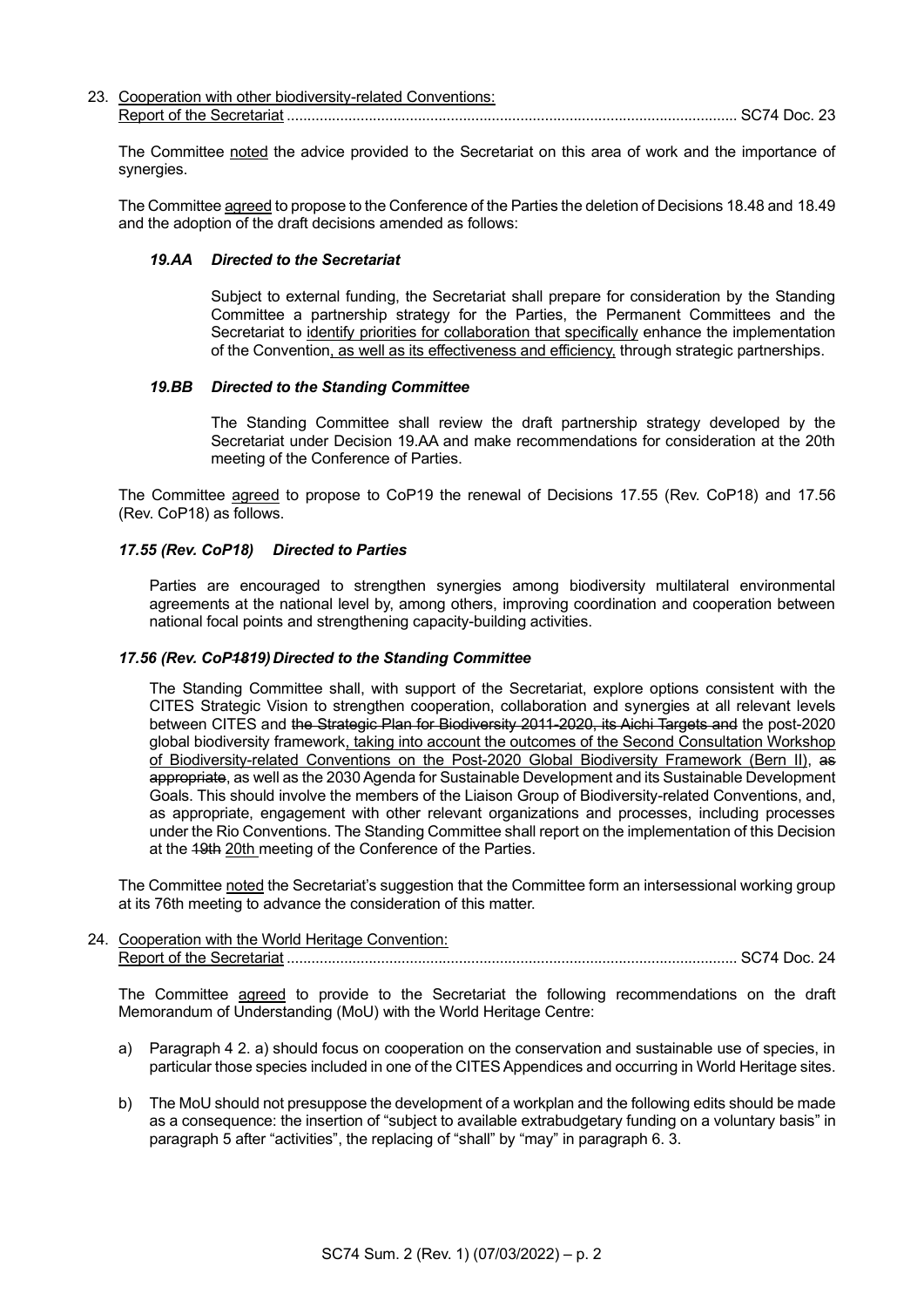- c) The Secretariat should also consider the following edits: replacing "intellectual property that can be protected shall" by "protectable intellectual property will" in paragraph 8. 2 as well as "use in the relevant work plans" by "incorporate into the relevant work plans, if any" in the same paragraph.
- d) The Secretariat should furthermore consider replacing "agree to" by "will" in paragraph 9. 3.
- 25. Cooperation with the Intergovernmental Science-Policy Platform on Biodiversity and Ecosystem Services..................................................................................... SC74 Doc. 25

The Committee agreed to mandate the Chairs of the Standing Committee, Animals and Plants Committees and/or the Secretariat to represent the Convention in the launch of the *Assessment Report on the Sustainable Use of Wild Species* at the 9th meeting of the IPBES Plenary to highlight its relevance to the implementation of the Convention and offer to engage with IPBES further on any relevant follow-up activities.

The Committee agreed to submit to the Conference of the Parties the report of its work on IPBES in the Annex to document SC74 Doc. 25 to CoP19, including the draft decisions amended as follows:

## *19.AA Directed to the Animals and Plants Committee*

The Animals and Plants Committee shall review the scientific aspects of the IPBES thematic assessment of the sustainable use of wild species; consider their relevance to the implementation of the Convention; and provide the results of their review and any associated recommendations to Standing Committee.

### *19.BB Directed to the Standing Committee*

The Standing Committee shall consider the review of the IPBES thematic assessment of the sustainable use of wild species and associated recommendations prepared by the Animals and Plants Committees; make additional recommendations as appropriate; and submit the resulting conclusions and any recommendations as appropriate to the 20th meeting of the Conference of the Parties for its consideration.

16. Role of CITES in reducing risk of future zoonotic disease emergence associated with international wildlife trade: Report of the working group................................... SC74 Doc. 16

The Committee agreed to submit the following draft decisions to CoP19 amended as follows:

### *Directed to the Secretariat*

- 19.za The Secretariat shall issue a Notification to the Parties, requesting Parties to identify and describe any new or existing domestic measures, or stricter domestic measures on in-transit shipments, imports and (re-) exports, on live wildlife trade or markets that contribute to mitigate the risk of pathogen spillover from international wildlife trade, and for what purposes they have adopted such measures; and make the results available on the CITES website as a compilation of responses that could be useful to other Parties, as well as to the Animals Committee and the Standing Committee for their information and consideration in undertaking Decisions 19.zd and 19.zf.
- 19.zb The Secretariat shall, in line with the cooperation agreement between the CITES Secretariat and the OIE, work with the OIE and its Wildlife Working Group, including through the new *Ad Hoc Working Group on Reducing the Risk of Disease Spillover in Wildlife Markets and along the Wildlife Supply Chain,* in order to, *inter alia,* develop a joint program of work to collaboratively help fill knowledge gaps and identify effective and practical solutions for reducing pathogen spillover risk in wildlife supply chains. In undertaking this work, the Secretariat shall seek the views of the Animals and Standing Committee on the joint program of work, through their Chairs, and report on the progress of the development and implementation of the joint program of work to the Animals Committee, the Standing Committee and the 20th meeting of the Conference of the Parties. The Secretariat shall also review its Cooperation Agreement with OIE to identify any necessary updates to reflect guidance provided by the Animals and Standing Committees.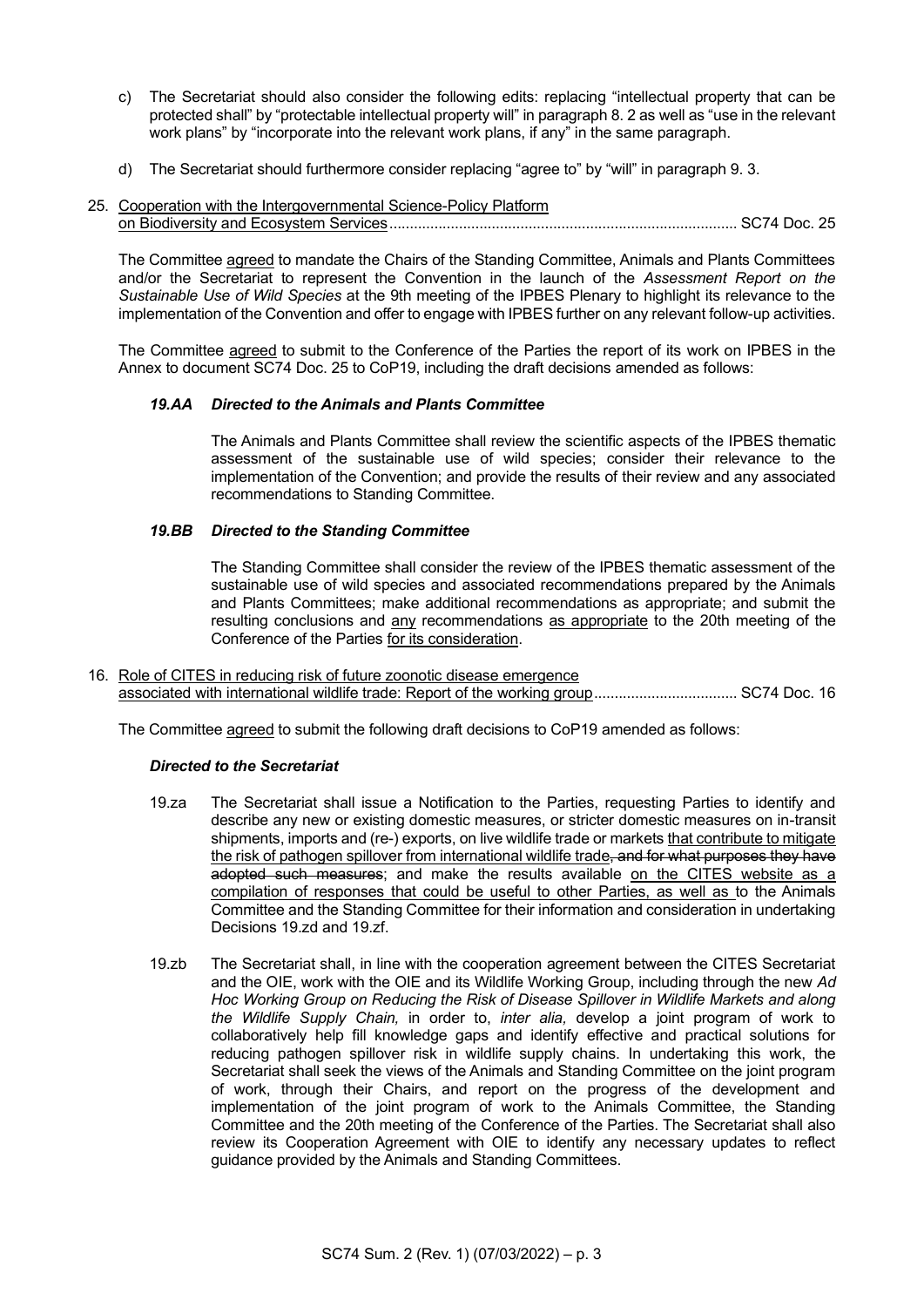19.zc The Secretariat shall prepare a report summarizing existing activities or formal agreements with other entities (such as, among others, FAO, WHO and ICCWC) as well as possible emerging opportunities, and identify opportunities for additional practical collaboration towards reducing the risk of pathogen spillover or zoonotic disease transmission in international wildlife trade supply chains for consideration by the Animals Committee and the Standing Committee.

## *Directed to the Animals Committee*

- 19.zd The Animals Committee shall review the report of the Secretariat on its implementation of Decision 19.zb and make recommendations to the Standing Committee, including on priorities for the joint program of work and taking into the consideration the responses to the Notification prepared under Decision 19.za.
- 19.ze The Animals Committee shall review the report of the Secretariat under Decision 19.zc and make recommendations to the Standing Committee on opportunities for practical collaboration under the direction of existing Resolutions, Decisions or agreements.

## *Directed to the Standing Committee*

- 19.zf The Standing Committee shall review the report of the Secretariat on the implementation of Decision 19.zb, taking into account the recommendations of the Animals Committee, and make its own recommendations, including on priorities for the joint program of work and taking into consideration the responses to the Notification prepared under Decision 19.za.
- 19.zg The Standing Committee shall review the report of the Secretariat under Decision 19.zc taking into account the recommendations of the Animals Committee, and make recommendations on opportunities for practical collaboration under the direction of existing Resolutions, Decisions or agreements.

## *Directed to the Standing Committee*

19.zh The Standing Committee shall, in consultation with the Animals and Plants Committees, consider the development of a Resolution on actions CITES Parties and others could take to advance a 'One Health' approach as it pertains to international wildlife trade, and provide its recommendations, which may be in the form of a new draft Resolution, to the  $20<sup>th</sup>$  meeting of the Conference of the Parties. In developing any resolution, the Standing Committee may consider, *inter alia,* encouraging Parties to undertake actions that would improve monitoring and reduce the risk of pathogen spillover along international wildlife trade supply chains; encouraging or enhancing collaboration with national wildlife and human health authorities to minimize and mitigate the risk of disease transmission; providing instructions to the CITES Committees or Secretariat to collaborate with relevant agencies and instruments to strengthen the consideration of wildlife health and international wildlife trade in a 'One Health' approach; and contributing their expertise in discussions on the development of an international instrument on pandemic prevention, preparedness and response.

## *Directed to the Animals and Plants Committee*

19.zi The Animals and Plants Committee shall consider scientific elements that could be included in a possible Resolution on actions CITES Parties and others could take to advance a 'One Health' approach as it pertains to international wildlife trade, and provide its recommendations to the Standing Committee.

The Committee agreed to submit the following amendments to Resolution Conf. 10.21 (Rev. CoP16) on *Transport of live specimens* to CoP19 amended as follows:

- 2. RECOMMENDS that:
- $[\ldots]$ 
	- e) the Standing Committee and the Secretariat, in consultation with the Animals and Plants Committees and IATA, regularly review, revise and approve amendments to the CITES guidelines for the non-air transport of live animals and plants**,** including recommending,